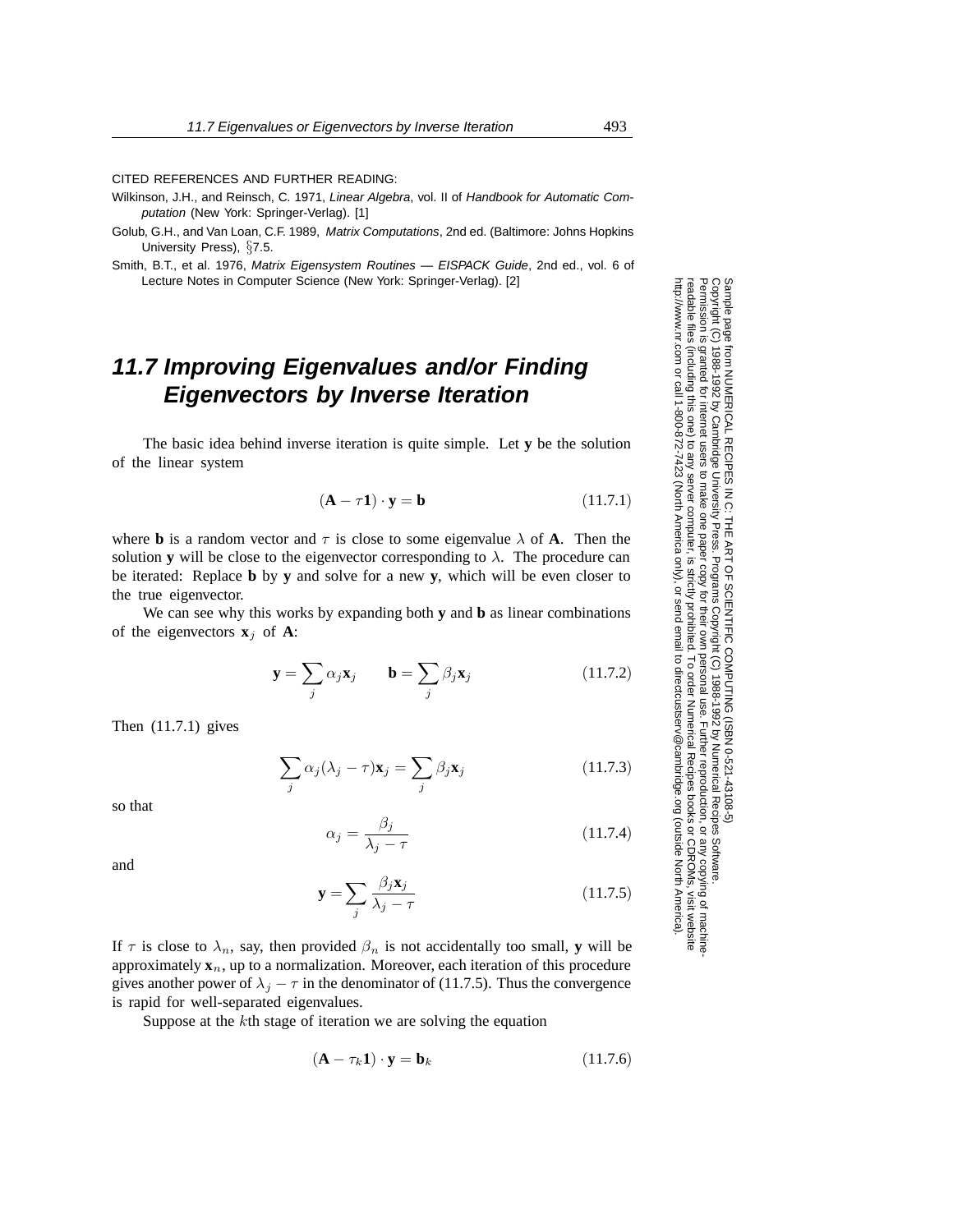where  $\mathbf{b}_k$  and  $\tau_k$  are our current guesses for some eigenvector and eigenvalue of interest (let's say,  $\mathbf{x}_n$  and  $\lambda_n$ ). Normalize  $\mathbf{b}_k$  so that  $\mathbf{b}_k \cdot \mathbf{b}_k = 1$ . The exact eigenvector and eigenvalue satisfy

$$
\mathbf{A} \cdot \mathbf{x}_n = \lambda_n \mathbf{x}_n \tag{11.7.7}
$$

so

$$
(\mathbf{A} - \tau_k \mathbf{1}) \cdot \mathbf{x}_n = (\lambda_n - \tau_k) \mathbf{x}_n \tag{11.7.8}
$$

Since **y** of (11.7.6) is an improved approximation to  $\mathbf{x}_n$ , we normalize it and set

$$
\mathbf{b}_{k+1} = \frac{\mathbf{y}}{|\mathbf{y}|} \tag{11.7.9}
$$

We get an improved estimate of the eigenvalue by substituting our improved guess **y** for  $\mathbf{x}_n$  in (11.7.8). By (11.7.6), the left-hand side is  $\mathbf{b}_k$ , so calling  $\lambda_n$  our new value  $\tau_{k+1}$ , we find

$$
\tau_{k+1} = \tau_k + \frac{1}{\mathbf{b}_k \cdot \mathbf{y}} \tag{11.7.10}
$$

While the above formulas look simple enough, in practice the implementation can be quite tricky. The first question to be resolved is *when* to use inverse iteration. Most of the computational load occurs in solving the linear system (11.7.6). Thus a possible strategy is first to reduce the matrix **A** to a special form that allows easy solution of (11.7.6). Tridiagonal form for symmetric matrices or Hessenberg for nonsymmetric are the obvious choices. Then apply inverse iteration to generate all the eigenvectors. While this is an  $O(N^3)$  method for symmetric matrices, it is many times less efficient than the  $QL$  method given earlier. In fact, even the best inverse iteration packages are less efficient than the QL method as soon as more than about 25 percent of the eigenvectors are required. Accordingly, inverse iteration is generally used when one already has good eigenvalues and wants only a few selected eigenvectors.

You can write a simple inverse iteration routine yourself using LU decomposition to solve  $(11.7.6)$ . You can decide whether to use the general LU algorithm we gave in Chapter 2 or whether to take advantage of tridiagonal or Hessenberg form. Note that, since the linear system (11.7.6) is nearly singular, you must be careful to use a version of LU decomposition like that in *§*2.3 which replaces a zero pivot with a very small number.

We have chosen not to give a general inverse iteration routine in this book, because it is quite cumbersome to take account of all the cases that can arise. Routines are given, for example, in [1,2]. If you use these, or write your own routine, you may appreciate the following pointers.

One starts by supplying an initial value  $\tau_0$  for the eigenvalue  $\lambda_n$  of interest. Choose a random normalized vector  $\mathbf{b}_0$  as the initial guess for the eigenvector  $\mathbf{x}_n$ , and solve (11.7.6). The new vector **y** is bigger than **b**<sub>0</sub> by a "growth factor"  $|\mathbf{y}|$ , which ideally should be large. Equivalently, the change in the eigenvalue, which by (11.7.10) is essentially 1/ *|***y***|*, should be small. The following cases can arise:

*•* If the growth factor is too small initially, then we assume we have made a "bad" choice of random vector. This can happen not just because of a small  $\beta_n$  in (11.7.5), but also in the case of a defective matrix, when (11.7.5) does not even apply (see, e.g., [1] or [3] for details). We go back to the beginning and choose a new initial vector.

Permission is granted for internet users to make one paper copy for their own personal use. Further reproduction, or any copyin Copyright (C) 1988-1992 by Cambridge University Press.Programs Copyright (C) 1988-1992 by Numerical Recipes Software. Sample page from NUMERICAL RECIPES IN C: THE ART OF SCIENTIFIC COMPUTING (ISBN 0-521-43108-5) g of machinereadable files (including this one) to any servercomputer, is strictly prohibited. To order Numerical Recipes booksor CDROMs, visit website http://www.nr.com or call 1-800-872-7423 (North America only),or send email to directcustserv@cambridge.org (outside North America).